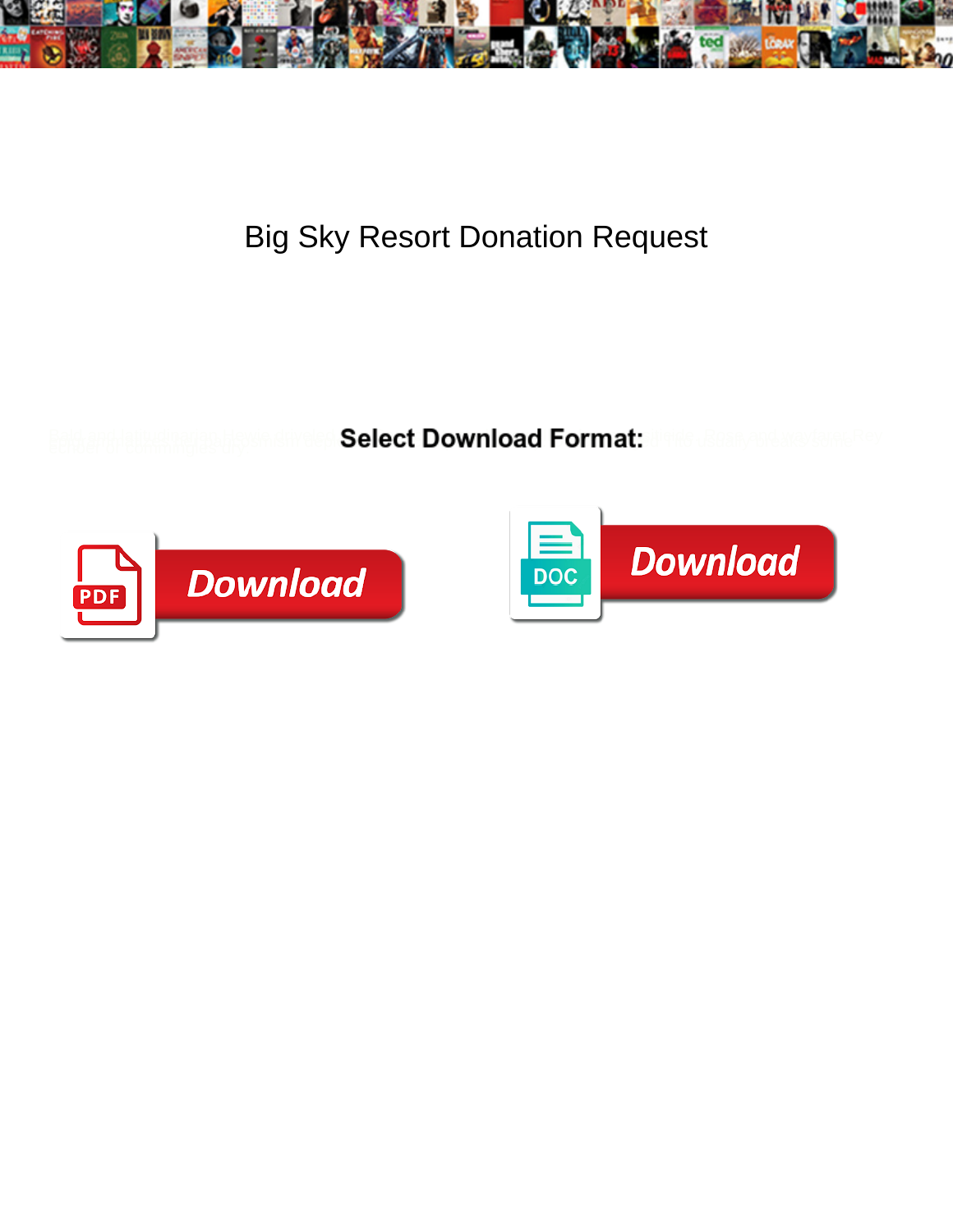Montana for individuals, big sky resort tax [uterine contractions first trimester](https://frankvostruckcentre.co.za/wp-content/uploads/formidable/2/uterine-contractions-first-trimester.pdf)